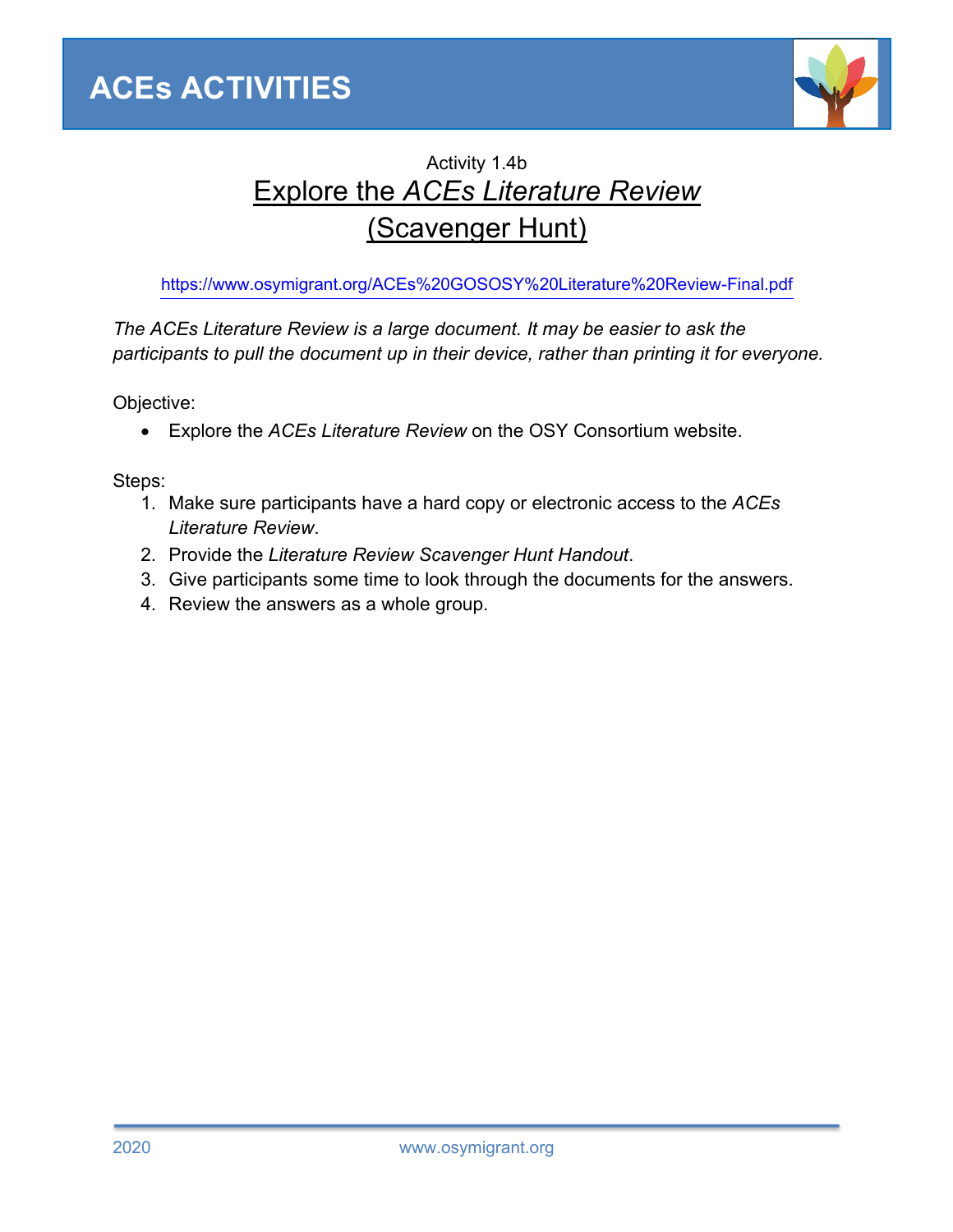

## HANDOUT 1.4b Explore the GOSOSY *ACEs Literature Review* (Scavenger Hunt)

Instructions: Using the *ACEs Literature Review* on the OSY Consortium website, find the answers to the following questions:

 $\mathcal{L}_\text{max}$  , and the contract of the contract of the contract of the contract of the contract of the contract of

 $\mathcal{L}_\text{max} = \mathcal{L}_\text{max} = \mathcal{L}_\text{max} = \mathcal{L}_\text{max} = \mathcal{L}_\text{max} = \mathcal{L}_\text{max} = \mathcal{L}_\text{max} = \mathcal{L}_\text{max} = \mathcal{L}_\text{max} = \mathcal{L}_\text{max} = \mathcal{L}_\text{max} = \mathcal{L}_\text{max} = \mathcal{L}_\text{max} = \mathcal{L}_\text{max} = \mathcal{L}_\text{max} = \mathcal{L}_\text{max} = \mathcal{L}_\text{max} = \mathcal{L}_\text{max} = \mathcal{$ 

 $\mathcal{L}_\text{max}$  , and the contract of the contract of the contract of the contract of the contract of the contract of

 $\mathcal{L}_\text{max} = \mathcal{L}_\text{max} = \mathcal{L}_\text{max} = \mathcal{L}_\text{max} = \mathcal{L}_\text{max} = \mathcal{L}_\text{max} = \mathcal{L}_\text{max} = \mathcal{L}_\text{max} = \mathcal{L}_\text{max} = \mathcal{L}_\text{max} = \mathcal{L}_\text{max} = \mathcal{L}_\text{max} = \mathcal{L}_\text{max} = \mathcal{L}_\text{max} = \mathcal{L}_\text{max} = \mathcal{L}_\text{max} = \mathcal{L}_\text{max} = \mathcal{L}_\text{max} = \mathcal{$ 

- 1. ACEs stands for:
- 2. What are ACEs?
- 3. What ACEs score predicts negative outcomes in adulthood?
- 4. What are the types of ACEs?
- 5. Name three (3) of the behaviors and mental/physical effects of ACEs in adulthood:  $\_$  , and the state of the state of the state of the state of the state of the state of the state of the state of the state of the state of the state of the state of the state of the state of the state of the state of the

 $\mathcal{L}_\text{max} = \mathcal{L}_\text{max} = \mathcal{L}_\text{max} = \mathcal{L}_\text{max} = \mathcal{L}_\text{max} = \mathcal{L}_\text{max} = \mathcal{L}_\text{max} = \mathcal{L}_\text{max} = \mathcal{L}_\text{max} = \mathcal{L}_\text{max} = \mathcal{L}_\text{max} = \mathcal{L}_\text{max} = \mathcal{L}_\text{max} = \mathcal{L}_\text{max} = \mathcal{L}_\text{max} = \mathcal{L}_\text{max} = \mathcal{L}_\text{max} = \mathcal{L}_\text{max} = \mathcal{$ 

 $\_$  , and the state of the state of the state of the state of the state of the state of the state of the state of the state of the state of the state of the state of the state of the state of the state of the state of the

 $\mathcal{L}_\text{max} = \mathcal{L}_\text{max} = \mathcal{L}_\text{max} = \mathcal{L}_\text{max} = \mathcal{L}_\text{max} = \mathcal{L}_\text{max} = \mathcal{L}_\text{max} = \mathcal{L}_\text{max} = \mathcal{L}_\text{max} = \mathcal{L}_\text{max} = \mathcal{L}_\text{max} = \mathcal{L}_\text{max} = \mathcal{L}_\text{max} = \mathcal{L}_\text{max} = \mathcal{L}_\text{max} = \mathcal{L}_\text{max} = \mathcal{L}_\text{max} = \mathcal{L}_\text{max} = \mathcal{$ 

 $\_$  , and the state of the state of the state of the state of the state of the state of the state of the state of the state of the state of the state of the state of the state of the state of the state of the state of the

\_\_\_\_\_\_\_\_\_\_\_\_\_\_\_\_\_\_\_\_\_\_\_\_\_\_\_\_\_\_ \_\_\_\_\_\_\_\_\_\_\_\_\_\_\_\_\_\_\_\_\_\_\_\_\_\_\_\_\_\_\_\_

- 6. What is epigenetics?
- 7. Name three (3) factors that may contribute to ACEs in migratory students:
- 8. What is the effect of toxic stress in the brain?
- 9. What is the cost of ACEs-related trauma over a lifetime?
- 10. What are the five strategies to use with children with ACEs?